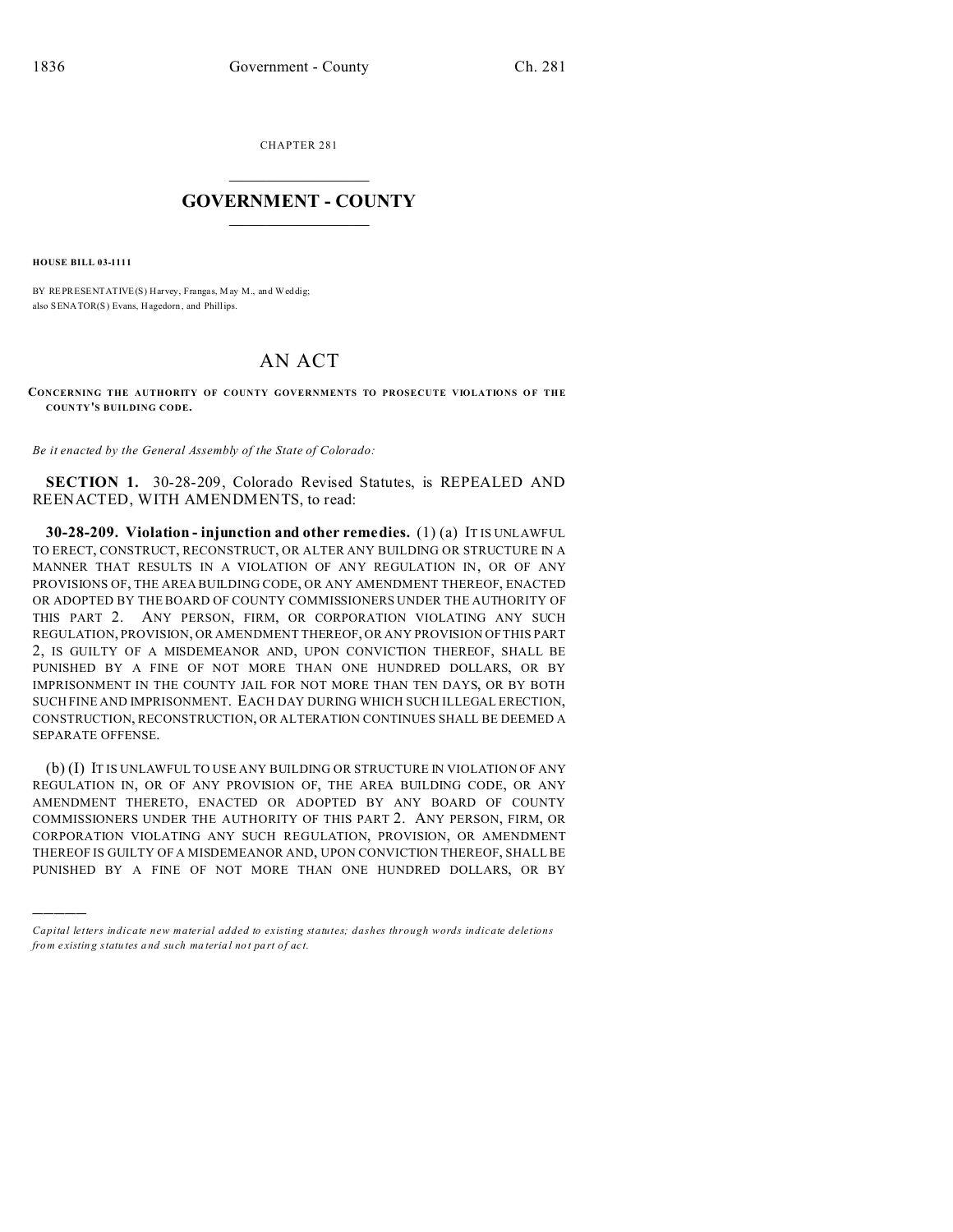IMPRISONMENT IN THE COUNTY JAIL FOR NOT MORE THAN TEN DAYS, OR BY BOTH SUCH FINE AND IMPRISONMENT. EACH DAY DURING WHICH SUCH ILLEGAL USE OF ANY BUILDING OR STRUCTURE CONTINUES SHALL BE DEEMED A SEPARATE OFFENSE. NOTHING IN THIS SUBPARAGRAPH (I) SHALL BE CONSTRUED TO PROHIBIT THE USE OF ANY BUILDING OR STRUCTURE IN VIOLATION OF AN OTHERWISE APPLICABLE BUILDING CODE WHERE THE USE COMPLIES WITH ANY BUILDING CODE THAT WAS IN EFFECT AT THE TIME THE BUILDING OR STRUCTURE WAS ERECTED, CONSTRUCTED, RECONSTRUCTED, OR ALTERED.

(II) WHENEVER A COUNTY BUILDING INSPECTOR AUTHORIZED PURSUANT TO SECTIONS 30-28-114 AND 30-28-205, OR ANY INSPECTOR EMPLOYED BY AN INTERGOVERNMENTAL ENTITY CREATED IN ACCORDANCE WITH THE REQUIREMENTS OF PART 2 OF ARTICLE 1 OF TITLE 29, C.R.S., WHO EXERCISES THE FUNCTIONS OF A COUNTY BUILDING INSPECTOR, HAS PERSONAL KNOWLEDGE OF ANY VIOLATION OF THE REQUIREMENTS OF SUBPARAGRAPH (I) OF THIS PARAGRAPH (b), HE OR SHE SHALL GIVE WRITTEN NOTICE TO THE VIOLATOR TO CORRECT SUCH VIOLATION WITHIN THIRTY DAYS AFTER THE DATE OF SUCH NOTICE. WHERE THE VIOLATOR FAILS TO CORRECT THE VIOLATION WITHIN SUCH THIRTY-DAY PERIOD, THE COUNTY BUILDING INSPECTOR MAY REQUEST THAT THE SHERIFF OF THE COUNTY ISSUE A SUMMONS AND COMPLAINT TO THE VIOLATOR, STATING THE NATURE OF THE VIOLATION WITH SUFFICIENT PARTICULARITY TO GIVE NOTICE OF SAID CHARGE TO THE VIOLATOR. THE SUMMONS AND COMPLAINT SHALL REQUIRE THAT THE VIOLATOR APPEAR IN COUNTY COURT AT A DEFINITE TIME AND PLACE STATED THEREIN TO ANSWER AND DEFEND THE CHARGE.

(III) ONE COPY OF THE SUMMONS AND COMPLAINT SHALL BE SERVED UPON THE VIOLATOR BY THE SHERIFF OF THE COUNTY IN THE MANNER PROVIDED BY LAW FOR THE SERVICE OF A CRIMINAL SUMMONS. ONE COPY EACH SHALL BE RETAINED BY THE SHERIFF AND THE COUNTY BUILDING INSPECTOR, AND ONE COPY SHALL BE TRANSMITTED BY THE SHERIFF TO THE CLERK OF THE COUNTY COURT.

(c) IT IS THE RESPONSIBILITY OF THE COUNTY ATTORNEY TO ENFORCE THE PROVISIONS OF THIS SUBSECTION (1). WHERE THERE IS NO COUNTY ATTORNEY OR IN THE EVENT THAT THE BOARD OF COUNTY COMMISSIONERS DEEMS IT APPROPRIATE, THE BOARD MAY APPOINT THE DISTRICT ATTORNEY OF THE JUDICIAL DISTRICT IN WHICH THE BUILDING OR STRUCTURE IS LOCATED TO PERFORM SUCH ENFORCEMENT DUTIES IN LIEU OF THE COUNTY ATTORNEY.

(2) IN CASE ANY BUILDING OR STRUCTURE IS, OR IS PROPOSED TO BE, ERECTED, CONSTRUCTED, RECONSTRUCTED, ALTERED, OR USED IN VIOLATION OF ANY REGULATION OR PROVISION OF THE AREA BUILDING CODE, OR AMENDMENT THERETO, ENACTED OR ADOPTED BY ANY BOARD OF COUNTY COMMISSIONERS UNDER THE AUTHORITY GRANTED BY THIS PART 2, THE COUNTY ATTORNEY OF THE COUNTY IN WHICH SUCH BUILDING, STRUCTURE, OR LAND IS SITUATED, IN ADDITION TO OTHER REMEDIES PROVIDED BY LAW, MAY INSTITUTE AN INJUNCTION, MANDAMUS, ABATEMENT, OR OTHER APPROPRIATE ACTION OR PROCEEDING TO PREVENT, ENJOIN, ABATE, OR REMOVE SUCH UNLAWFUL ERECTION, CONSTRUCTION, RECONSTRUCTION, ALTERATION, OR USE. WHERE THERE IS NO COUNTY ATTORNEY OR IN THE EVENT THAT THE BOARD DEEMS IT APPROPRIATE, THE BOARD MAY APPOINT THE DISTRICT ATTORNEY OF THE JUDICIAL DISTRICT IN WHICH THE BUILDING OR STRUCTURE IS LOCATED TO PERFORM SUCH ENFORCEMENT DUTIES IN LIEU OF THE COUNTY ATTORNEY.